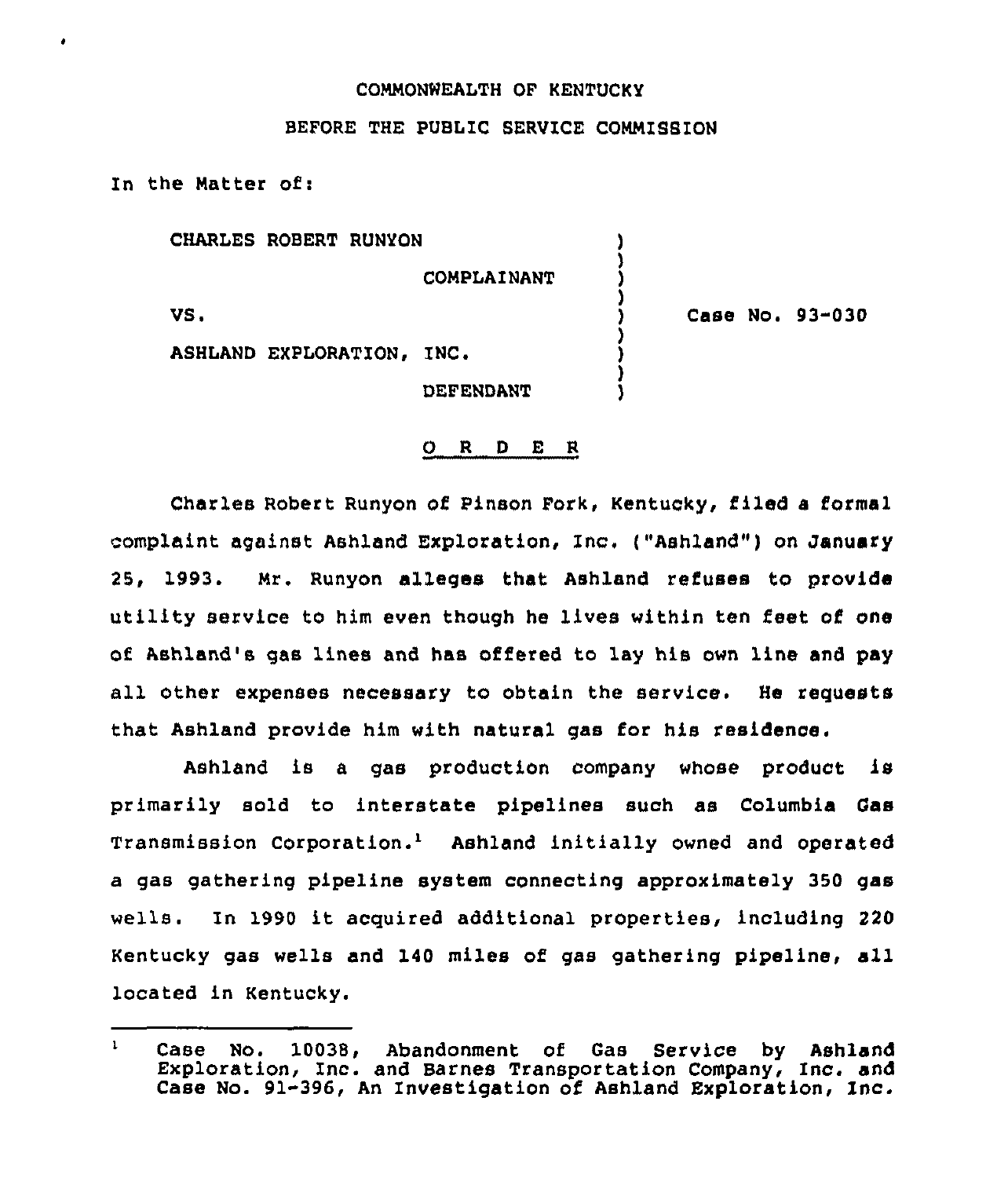ln addition to its sales to interstate pipelines, Ashland currently secvos approximately 2,000 Kentucky customers. These domestic sales cepcesent approximately 2.7 percent of Ashland's total system volume.<sup>2</sup> Most of these customers were initially served pursuant to KRS 278,485, a statute passed by the Kentucky General Assombly in 1955 which requires a gas pipeline company, such as Ashland, to provide service to domestic retail customers under certain conditions.

The Public Service Commission was attempting to require another gas pipeline company to serve Kentucky residents under the provisions of KRS 278,485 when, in 1979, the United States Court of Appeals for the Sixth Circuit ruled that a state cannot require diversion of gas from the interstate market for the use of state residents without federal authorization.<sup>3</sup> The Court stated that the Pederal Energy Regulatory Commission ("FERC") has exclusive jurisdiction over the movement of gas from the wellheads through the gathering lines because "the ultimate sale in other states of substantial part of a pcoducer's natural gas output invokes federal jurisdiction over the entire volume of production."<sup>4</sup> Therefore, the Commission is without jurisdiction to order Ashland to provide Nr. Runyon with natural gas service.

 $\overline{\mathbf{A}}$ Xd,, at page 444.

 $\pmb{\prime}$ 

 $\mathbf{r}$ According to infocmation submitted by Ashland in Case No. 91- 396 for fiscal year 1992, Ashland's total system volumes were 8,578,742 Ncf, 233,126 Mcf of which were sold to domestic retail customers.

 $\bullet$ Public Service Commission of Kentucky v. Pederal Energy Regulatory Commission, <sup>610</sup> P.2 <sup>d</sup> <sup>439</sup> (1979).